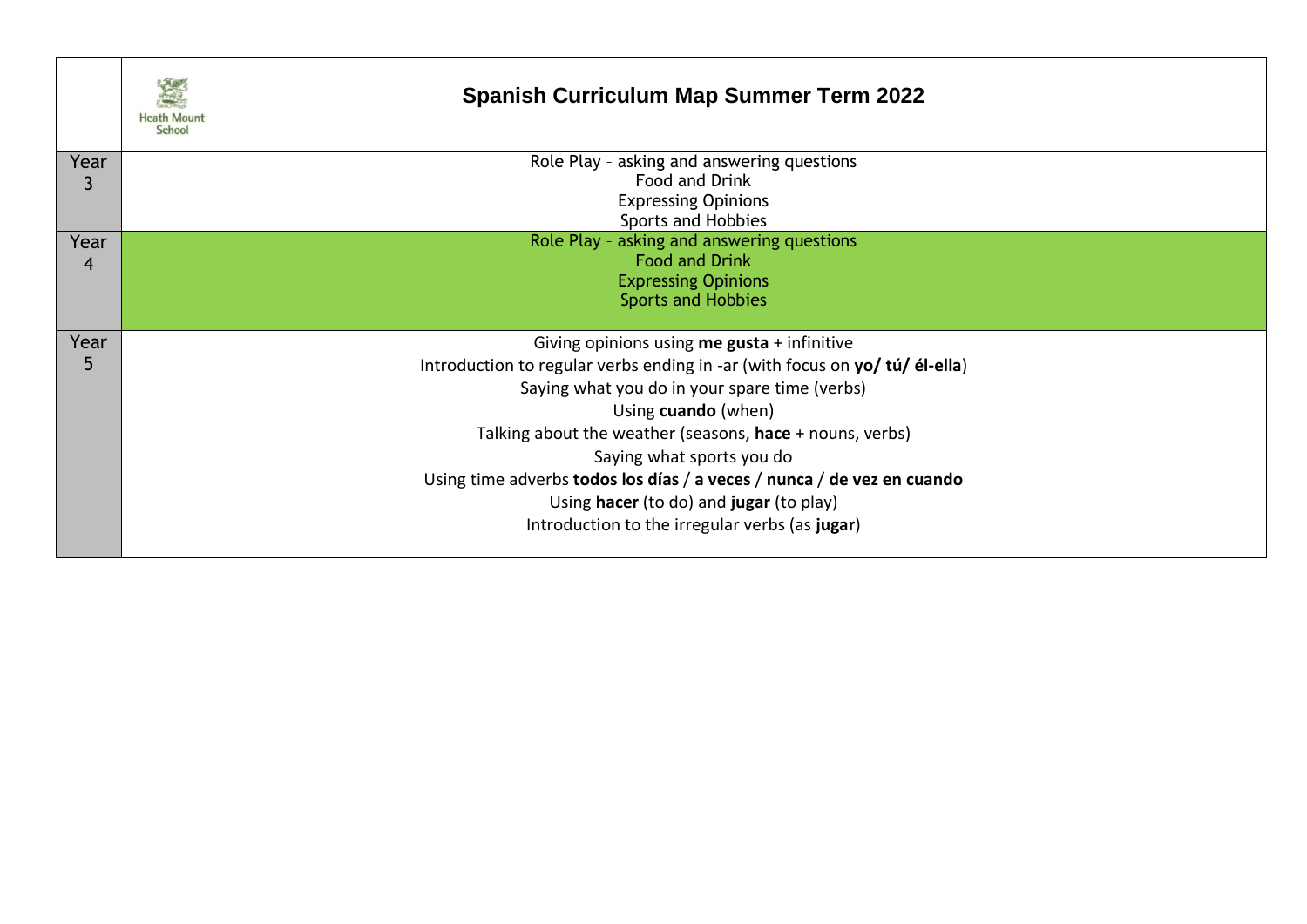| Year           | 6.2H and 6.2M                                                                                         |
|----------------|-------------------------------------------------------------------------------------------------------|
| 6              | Introduction to regular verbs ending in -er and -ir                                                   |
|                | Using irregular verbs such as ser, estar, tener, ir, hacer (regular tests)                            |
|                | Giving opinions about school subjects                                                                 |
|                | Talking about your school                                                                             |
|                | Using hay / no hay                                                                                    |
|                | Making longer sentences using connectives such as $y /$ pero / porque                                 |
|                | Asking opinions using te gusta/te gustan                                                              |
|                | Making adjectives agree with nouns                                                                    |
|                | 6.3                                                                                                   |
|                | Giving opinions using me gusta + infinitive                                                           |
|                | Introduction to regular verbs ending in -ar (with focus on yo/ tú/ él-ella)                           |
|                | Saying what you do in your spare time (verbs)                                                         |
|                | Using cuando (when)                                                                                   |
|                | Talking about the weather (seasons, hace + nouns, verbs)                                              |
|                | Saying what sports you do                                                                             |
|                | Using time adverbs todos los días / a veces / nunca / de vez en cuando                                |
|                | Using hacer (to do) and jugar (to play)                                                               |
|                | Introduction to the irregular verbs (as jugar)                                                        |
|                |                                                                                                       |
|                | Homework weekly in ActiveLearn; Assessment at the end of each Module and Preparation for Summer Exams |
| Year           | 7.2H                                                                                                  |
| $\overline{7}$ | Describing Family and Friends - using possessive adjectives.                                          |
|                | Describing hair and eye colour using ser and tener                                                    |
|                | Saying what other people look like using the third person                                             |
|                | Describing where you live                                                                             |
|                | 7.3 Recapping regular verbs ending in -er and -ir                                                     |
|                | Using irregular verbs such as ser, estar, tener, ir, hacer                                            |
|                | Making longer sentences using connectives such as $y /$ pero / porque                                 |
|                | Asking opinions using te gusta/te gustan                                                              |
|                | Saying what sports you do                                                                             |
|                | Using time adverbs todos los días / a veces / nunca / de vez en cuando                                |
|                | Using hacer (to do) and jugar (to play)                                                               |
|                |                                                                                                       |